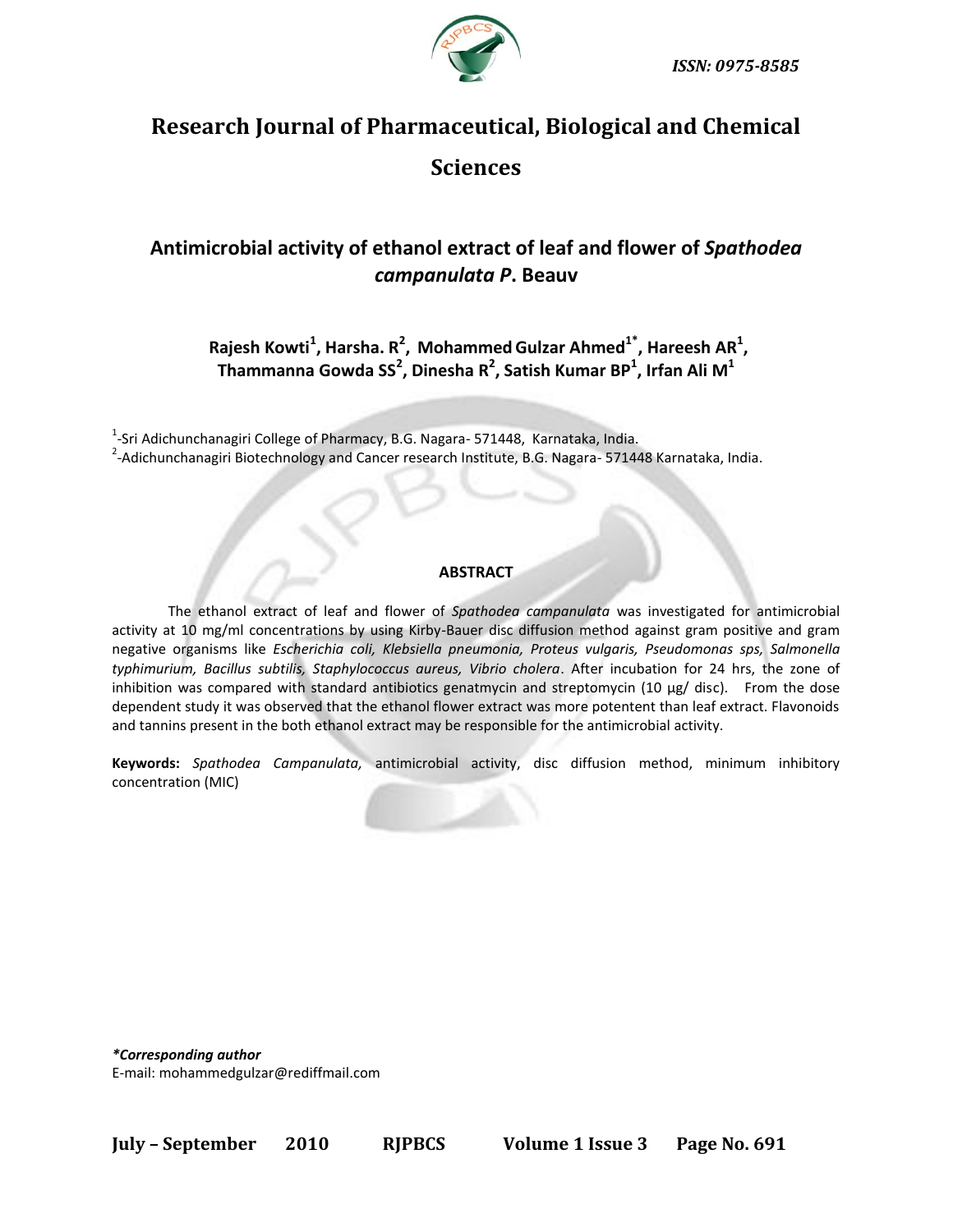

#### **INTRODUCTION**

Diseases caused by bacteria are widespread worldwide. The treatment of these infections is mainly based on the use of antibiotics. In recent years, a number of antibiotics have lost their effectiveness due to the development of resistant strains, mostly through the expression of resistance genes [1]. In addition to this problem, antibiotics are sometimes associated with adverse effects including hypersensitivity, immune-suppression and allergic reactions [2]. Therefore, there is a need to develop alternative antibacterial drugs for the treatment of infectious diseases from various sources such as medicinal plants.

Undoubtedly, medicinal plants are the prime source of drugs in both developing and developed nations, as drugs or herbal extracts for various chemotherapeutic purposes. There are about 2000+ plant species known to possess medicinal value in the traditional Asian system of medicine[3].The use of plant derived natural compounds used as alternative sources of medicine continues to play major roles in the general wellness of people all over the world. The curative properties of medicinal plants are due to the presence of various complex chemical substances of different composition which occur as secondary metabolites [4,5]. They are grouped as alkaloids, glycosides, corticosteroids, coumarin, flavonoids, and essential oils. Over 50% of all modern clinical drugs are of natural origin [6] and play an important role in development of drugs [7,8]. Many herbs have been used for treating disease caused by microorganisms such as cholera, diarrhea, dysentery, Typhoid and bacterial enteritis [9]. Moreover, Huge economy is invested in the imports of drugs especially antibiotics from different parts of the world. Therefore, antibacterial activity of local medicinal plants should be studied to provide alternative antibacterial regimens. In the continuation of this strategy of new drug discovery we have studied only the aerial parts of the plant *S. campanulata* for their antibacterial, cytotoxic and antioxidant properties.

*Spathodea campanulata P. Beauv* is a flowering plant belonging to the Bignoniaceae family. It is commonly known as the Fountain Tree, African tulip tree, Flame-of-the-forest, Rudra Palash, Pichkari or Nandi Flam [10]. It is a tree that grows between 7–25 m (23–82 ft) tall and is native to tropical Africa. Several phytochemical studies were performed with different parts of *S. campanulata*, including stem barks, flowers, leaves, and fruits. Spathodic acid, steroids, saponins, ursolic acid, tomentosolic acid and pectic substances have ever been isolated from the stem bark [11-14]. Flowers and stem bark extracts have shown molluscicidal activity. These are also employed in diuretic and anti-inflammatory treatments. Banerjee and DE [15] showed the presence of anthocyanins in flowers of *S. campanulata*. The stem bark preparations are used to treat fungus skin diseases, herpes, stomach aches and diarrhea [16]. Hypoglycemic, anti-HIV and antimalarial activities were also observed in stem bark extracts [17,18]. The leaves are used against kidney diseases, urethral inflammations and as an antidote against animal poisons. *In vitro* antimalarial activity against *Plasmodium falciparum* and antibacterial activity of bovine mastitis causing *S.aureus* were evaluated using leaf extracts of *S.campanulata* [19]. The leaves have been found to contain spathodol, caffeic acid, other phenolic acids and flavonoids [20-23]. *In vitro* antibacterial activity of leaf extracts of this plant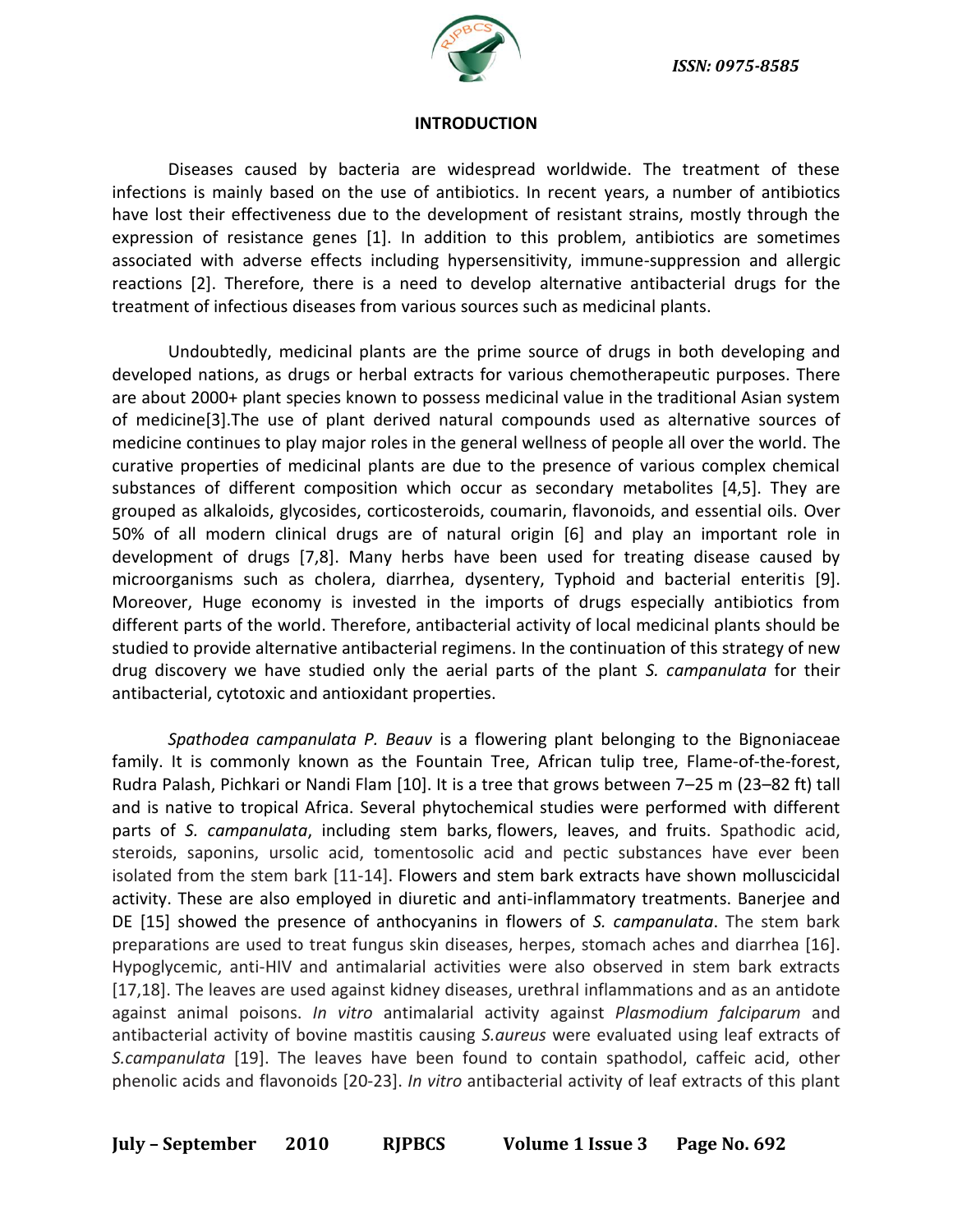against standard strains was evaluated [24]. The phenolic derivatives produced in *S. campanulata* roots fungitoxic properties that in vitro [25].

## **MATERIALS AND METHODS**

## **Plant collection & extraction**

Fresh plant leaves and flowers were collected from B.G. Nagar, Mandya (District), Karnataka, India.. Fresh plant material were washed with tap water, air dried, homogenized to a fine powder and stored in air-tight containers. Same procedure was followed for both leaf and flower extraction. For Ethanol extraction, 100 g of air dried powder was extracted with ethanol (40-60 $^{\circ}$ C) in a Soxhlet extractor for 18-20 hr and solution was evaporated to dryness under reduced pressure and controlled temperature by using roto evaporator. The extract was stored in a refrigerator at 4 °C in air-tight bottles until further use. 10 mg/ml concentration of both leaf and flower was prepared in ethanol and used.

## **Phytochemical screening [26]**

Phytochemical studies of ethanol extracts of *S. campanulata* flowers & leaves using standard procedures to identify the phytoconstituents (Table-3).

## **Bacterial culture**

Authentic Clinical isolated pure culture of human pathogenic bacteria*, Escherichia coli, Klebsiella pneumonia, Proteus vulgaris, Pseudomonas sps, Salmonella typhimurium, Bacillus subtilis, Staphylococcus aureus, Vibrio cholera* were obtained from Microbiology Department, Adichunchanagiri Institute of Medical Science (AIMS), B.G. Nagar, Karnataka, India. All the strains were confirmed by cultural and biochemical characteristics and maintained in slants for further use.

## **Evaluation of Antimicrobial Activity**

Antimicrobial activity of each plant extract and was determined using a modified Kirby-Bauer [27,28]. disc diffusion method. Briefly, 100 µl of the test bacteria/fungi were grown in 10 ml of fresh media until they reached a count of approximately 10<sup>8</sup> cells/ml for bacteria, 100  $\mu$ l of microbial suspension was spread onto the Nutrient agar plates.

The extracts were tested using 5 mm sterilized filter paper discs. Discs were impregnated with 25 µl (10mg/mL concentration) of the test samples (ethanol leaf and flower extract), allowed to dry and placed onto inoculated plates (30 min incubation). The plates were allowed to stand at 4  $\mathrm{^0C}$  for 2 hours before incubation with the test microbial agents. Plates inoculated with *E. coli, K. pneumonia, P. vulgaris, Pseudomonas sps, S. typhimurium, B. subtilis,*  S. aureus and *V. cholera* were incubated at 37 <sup>o</sup>C for 24 hours, than the diameters of the inhibition zones were measured in millimetres. Each antimicrobial assay was performed in

**July – September 2010 RJPBCS Volume 1 Issue 3 Page No. 693**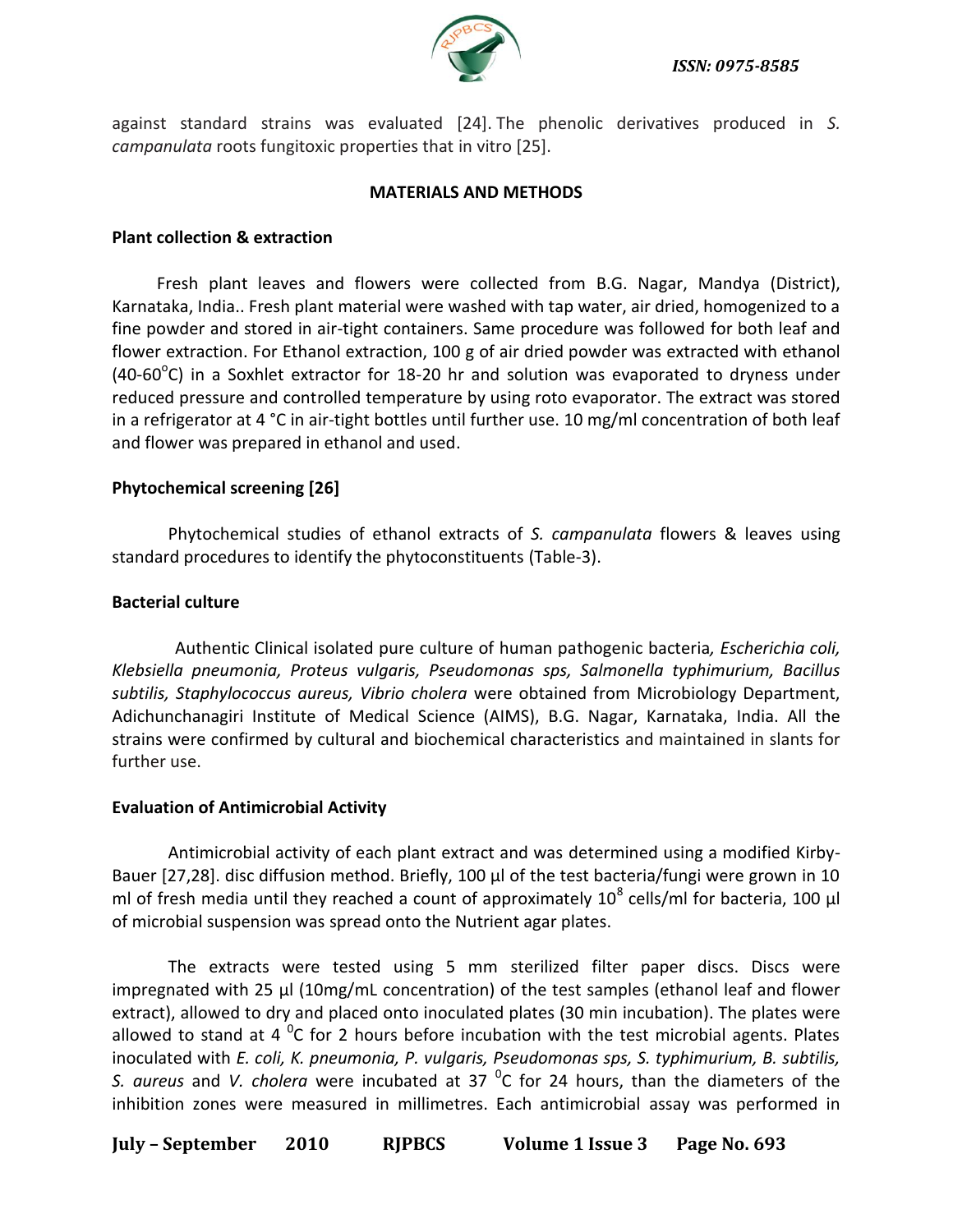

triplicate & mean values were reported. Standard antibiotics, gentamycin (10  $\mu$ g/ disc), streptomycin (10 µg/disc) served as positive controls for antimicrobial activity. Filter discs impregnated with 10 µl of distilled water were used as a negative control. Solvent control disc (ethanol) was also placed with the test, positive and negative control.

### **Dose dependent antibacterial activity**

Both the leaf and flower ethanol extract was checked for the dose dependent antibacterial activity. Different concentration of extract (100, 200, 400, 600, 800 1000 µg/disc) was impregnated on to the disc and the same procedure was followed as mentioned before. Each assay was performed in at triplicate and mean of all the three experiment were taken.

#### **Minimum inhibitory concentration**

The MIC was done by the method described by Ver-poorte [29]. The extracts were incorporated into Mueller-Hinton broth at concentration ranging from 0.01-10mg/ml. A control tube containing the growth medium and the bacteria was set-up. The mixtures were incubated at appropriate temperature of 37°C for 24h. The minimum inhibitory concentration (MIC) of the extracts was regarded as the lowest concentration of the extract that did not permit and turbidity or growth of the test organisms.

## **RESULTS AND DISCUSSION**

The antimicrobial activity of ethanol extract of leaves and flowers *S. campanulata* against human pathogenic bacteria*, Escherichia coli, Klebsiella pneumonia, Proteus vulgaris, Pseudomonas sps, Salmonella typhimurium, Bacillus subtilis, Staphylococcus aureus, Vibrio cholera* were measured by measuring the zone of inhibition in disc diffusion method. Test sample per disc was about 250  $\mu$ g/disc. The organisms used and zone of inhibition to the corresponding extracts are shown in Table 1. The Zone of inhibition ranged from  $6 - 8$  mm and 8.6 – 11.2 mm for leaf and flower extract respectively.

Antibacterial activity at different doses was done by disc diffusion method. Concentration was in the range of 100 to 1000 µg/disc. Activity was dependent on the dose of the test material. As the concentration increased the inhibition zone was also increased. Against ethanol leaf extract, *Proteus vulgaris, Escherichia coli* and *Klebsiella pneumonia* showed a highest inhibition zone of 16, 15 and 14 respectively where as *Staphylococcus aureus* showed a lesser inhibition zone of about 10 mm (Figure 1). Ethanol Flower extract showed more potency than the leaf extract. Against *Klebsiella pneumonia, Vibrio cholera, Staphylococcus aureus* and *Proteus vulgaris* it showed 19, 18.5, 18 and17mm at 1000 µg/disc. *Salmonella typhimurium* showed a lesser inhibition zone of 14 mm (Figure 2).

MIC value for both Leaf and flower extract against the bacterial strains were done by serial dilution method. MIC values for leaf extract ranged from  $221 - 254 \mu g/mL$  and  $156 - 173$ µg/mL for leaf and Flower ethanol extract respectively. Against leaf extract, *E. coli* showed a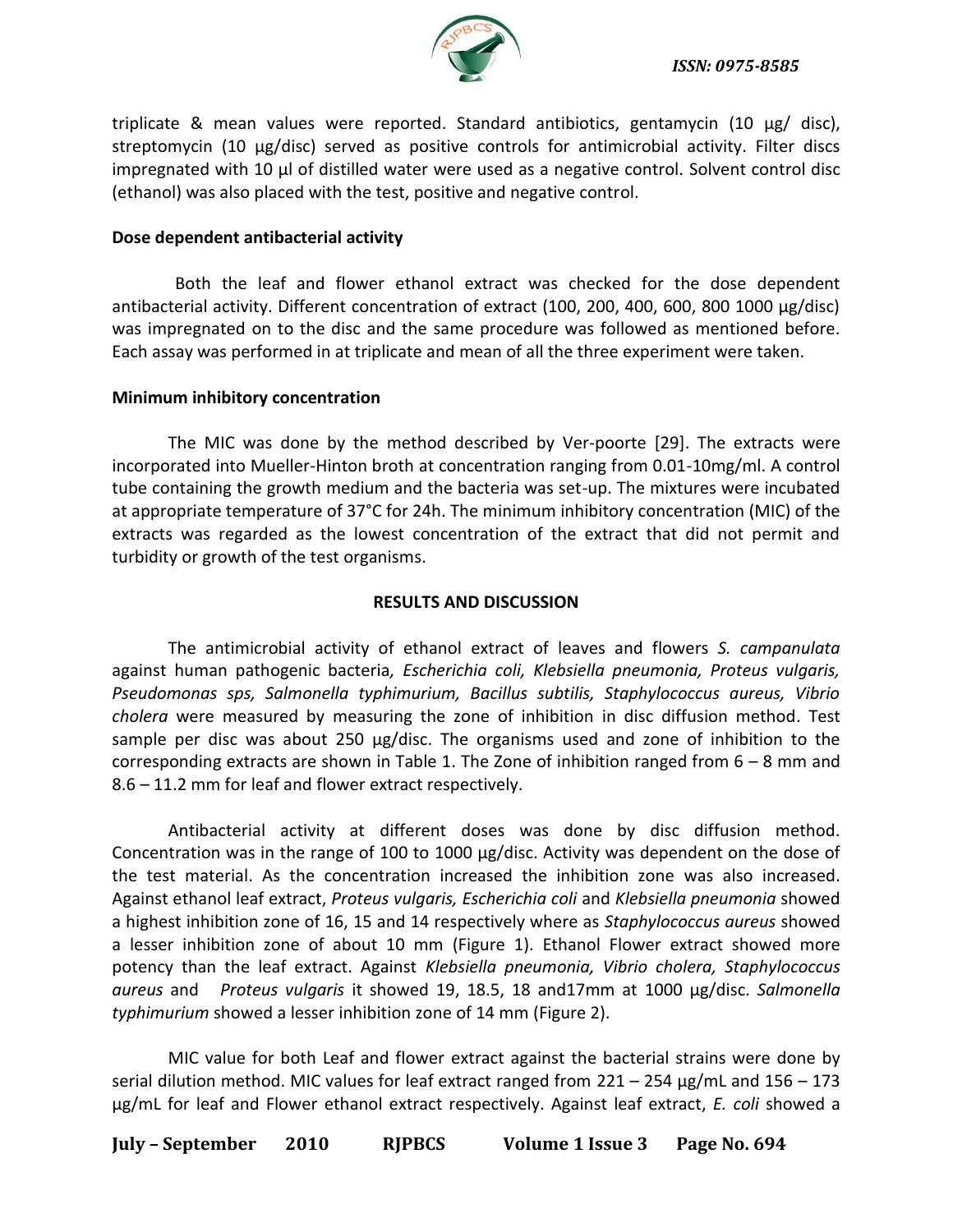

minimum value of 221 µg/mL where as against flower extract, *P. vulgaris showed 156* µg/mL. Table 2 shows the MIC values of both leaf and flower extract. Ethanol Flower extract seem to be more potent than the ethanol leaf extract.





**Figure 2. Dose dependent antibacterial activity of flower extract of** *S.campanulata*

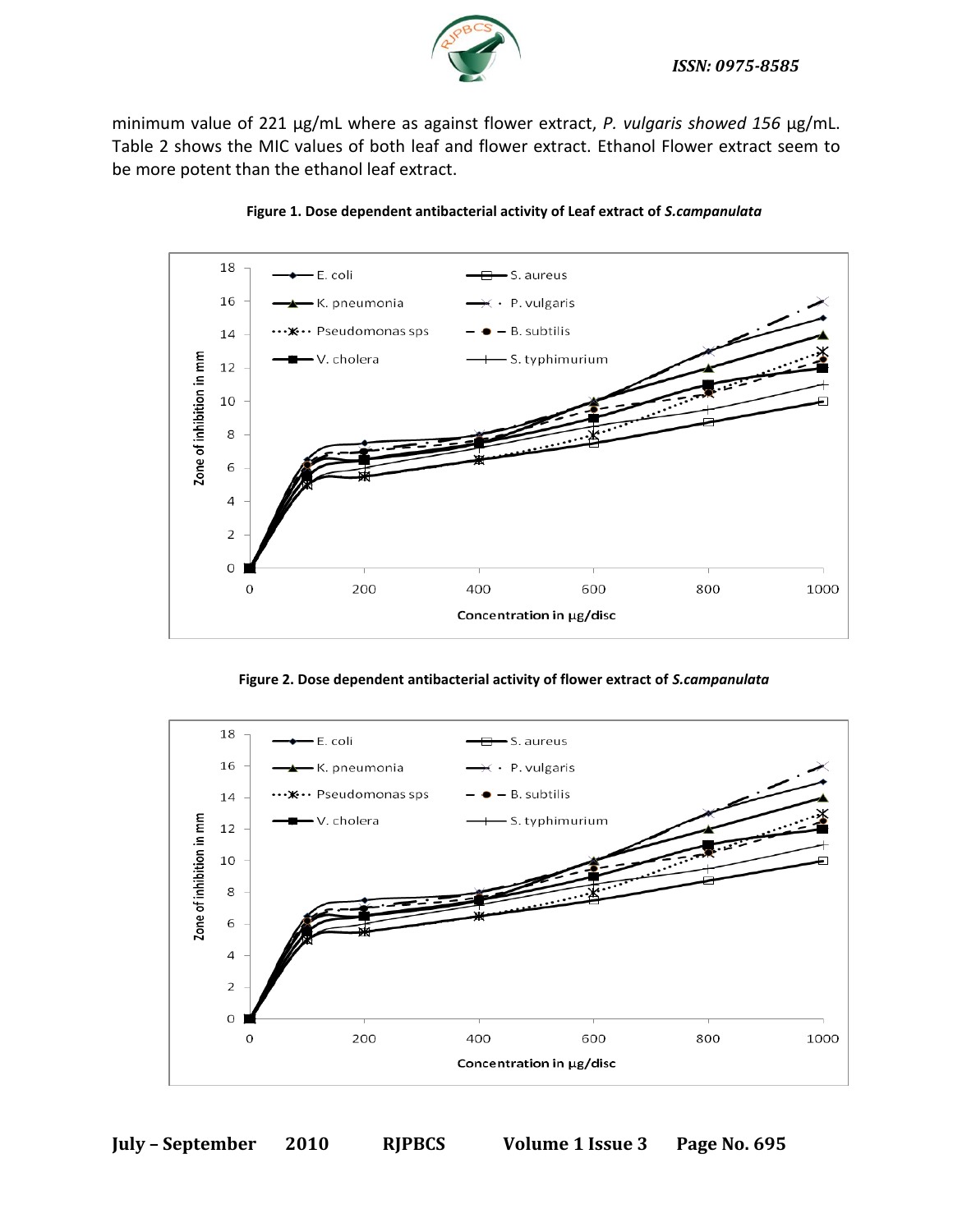

|                          | Zone of inhibition in (mm) at<br>$250 \mu g/disc$ |                | Zone of inhibition in (mm) at 10<br>$\mu$ g/disc |                  |
|--------------------------|---------------------------------------------------|----------------|--------------------------------------------------|------------------|
|                          | Spathodea campanulata                             |                | <b>Standard antibiotic</b>                       |                  |
| <b>Organisms</b>         | <b>Ethanolic extract</b>                          |                |                                                  |                  |
|                          | Leaf                                              | <b>Flower</b>  | Gentamycin                                       | Streptomycin     |
| Escherichia coli         | $8.0 \pm 0.25$                                    | $9.6 \pm 0.6$  | 26±1                                             | 17±0.5           |
| Staphylococcus aureus    | $6.0 \pm 0.5$                                     | $8.8 \pm 0.4$  | 23±0.6                                           | 19 <sub>±1</sub> |
| Klebsiella pneumonia     | $6.5 \pm 0.5$                                     | $10.5 \pm 0.5$ | $21 \pm 0.5$                                     | $17+0.5$         |
| Proteus vulgaris         | $7.2 \pm 0.3$                                     | $10.4 \pm 0.4$ | 20±1                                             | 14 <sub>±1</sub> |
| Pseudomonas sps          | $6.2 \pm 0.2$                                     | $8.6 \pm 0.5$  | $24 \pm 1$                                       | 16±0.5           |
| Salmonella typhimurium   | $6.5 \pm 0.4$                                     | $9.2 \pm 0.5$  | $24 + 1$                                         | $18 + 0.5$       |
| <b>Bacillus subtilis</b> | $7.2 \pm 0.2$                                     | $9.6 \pm 0.5$  | 30±0.5                                           | $17\pm2$         |
| Vibrio cholera           | $6.8 \pm 0.5$                                     | $11.2 \pm 0.4$ | 23±0.6                                           | 18 <sub>±1</sub> |

#### **Table 1. Antibacterial activity of ethanol extracts of** *Spathodea campanulata* **leaf and flower**

The results are mean  $\pm$ S.D (n=3).

| Table 2. Minimum inhibition concentration of ethanol extracts of <i>Spathodea campanulata</i> leaf and flower |  |  |
|---------------------------------------------------------------------------------------------------------------|--|--|
|---------------------------------------------------------------------------------------------------------------|--|--|

|                          | MIC in $\mu$ g/ml                                 |               | MIC in $\mu$ g/ml          |                |
|--------------------------|---------------------------------------------------|---------------|----------------------------|----------------|
| <b>Organisms</b>         | Spathodea campanulata<br><b>Ethenolic extract</b> |               | <b>Standard antibiotic</b> |                |
|                          | Leaf                                              | <b>Flower</b> | Gentamycin                 | Streptomycin   |
| Escherichia coli         | $221 \pm 1.25$                                    | $168 + 1.5$   | 20±0.2                     | $13.7 \pm 0.5$ |
| Staphylococcus aureus    | $236 \pm 1.5$                                     | $162 \pm 1.5$ | $20.8 \pm 0.5$             | $16.9 \pm 0.3$ |
| Klebsiella pneumonia     | $225 \pm 1.5$                                     | $162 \pm 0.5$ | $16.8 \pm 0.5$             | $13.7 \pm 0.1$ |
| Proteus vulgaris         | $238 \pm 0.5$                                     | $161+1$       | $16+0.2$                   | $12.3 \pm 0.4$ |
| Pseudomonas sps          | $254 \pm 0.5$                                     | 156±0.5       | $19.2 \pm 0.3$             | $12.6 \pm 0.2$ |
| Salmonella typhimurium   | $243+1$                                           | $173 + 0.5$   | $19.4 \pm 0.3$             | $14.4 \pm 0.4$ |
| <b>Bacillus subtilis</b> | $241 \pm 1.5$                                     | $158 + 1.5$   | $24.1 \pm 0.3$             | $17+0.2$       |
| Vibrio cholera           | $246 \pm 1$                                       | $149+1.5$     | $18.3 \pm 0.4$             | $13.8 \pm 0.3$ |

The results are mean  $\pm$ S.D (n=3).

#### **Table 3. Phytochemical screening of** *Spathodea campanulata* **leaf and flower**

| Phytochemicals | Leaf extract | <b>Flower extract</b> |  |
|----------------|--------------|-----------------------|--|
| Alkaloids      | $+ve$        | +ve                   |  |
| Tannin         | +ve          | +ve                   |  |
| Saponin        | +ve          | +ve                   |  |
| Steriod        | +ve          | +ve                   |  |
| Phlobatannin   | -ve          | -ve                   |  |
| Terpenoid      | +ve          | +ve                   |  |
| Flavonoid      | +ve          | +ve                   |  |
| Phenolics      | $+ve$        | +ve                   |  |
| Proteins       | -ve          | -ve                   |  |
| Glycoside      | +ve          | +ve                   |  |

**July – September 2010 RJPBCS Volume 1 Issue 3 Page No. 696**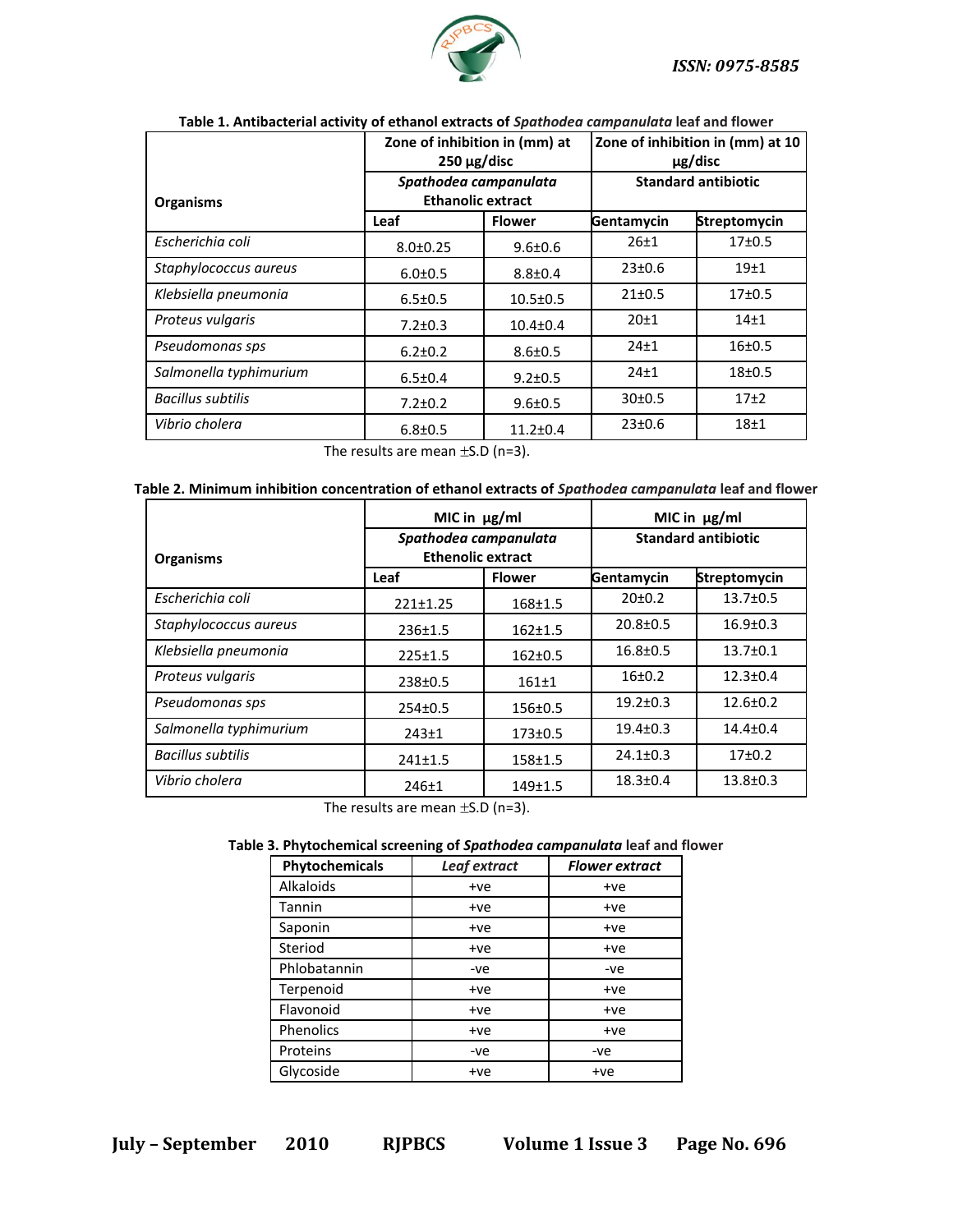

Phytochemical analysis (Table 3) of ethanol extracts showed the presence of alkaloids, saponins, steroids, anthraquinone glycosides, flavonoids, triterpenoids and tannins.

In our study, a wide range of human pathogenic microorganisms were examined, including Gram-positive and Gram-negative bacteria, This may partly indicate that the leaf and flower extracts of *S. campanulata* have broad inhibitory activities to pathogenic microorganisms and are promising to act as potential antibacterial agents from natural plant sources.

Active compounds present in the crude ethanol extracts show the antibacterial activity with the dose dependant manner. If the active principle is present in high quantities, there could be other constituents exerting antagonistic effects of the bioactive compounds. So this may be happening with the ethanol flower extract where it shows more potency than the leaf extract. Polyphenolic, flavonoids and tannins present in the ethanol extract may be responsible for the antibacterial activity. Tannin is known to show the antibacterial activity by precipitation the microbial proteins. Flavonoids are produced by the plants for the defense against the infection. So, use of the crude ethanol extract of this plant as an agent to control microbial pathogens needs further extensive research for their better economic and therapeutic utilization. The findings from this work may add to the overall value of the medicinal potential ethanol extract of leaf and flower extract of *S. campanulata*. Further phytochemical studies are required to determine the purified fractions/bioactive compounds responsible for the antibacterial activities of these species, which could serve as useful sources for new antimicrobial agents.

From the above studies it can be concluded that the ethanol extracts of both Leaf and flower extract of *S. campanulata* exhibit significant antibacterial activity against pathogenic bacteria. The inhibited extracts showed high polyphenols, tannins and flavonoids content. Therefore this *S. campanulata* leaf and flower may be act as another source of natural antibiotic. This study reaffirms the ethanomedicinal property of *S. campanulata.*

## **ACKNOWLEDGEMENT**

We are thankful to Principal, SAC college of Pharmacy for providing the facilities for research work. Authors are also thankful to Adichunchanagiri Biotechnology and Cancer Research Institute, B.G. Nagar for their kind support. We also thankful to Department of Microbiology, AIMS, B.G. Nagar, for providing the bacterial strains.

## **REFERENCES**

- [1] Davis J. Science 1994; 264: 375–382.
- [2] Ahmad I, Mehmood Z, Mohammad F. J Ethnopharmacol 1998;62:183–193.
- [3] Agnese AM, Perez C, Carbrera. Phtyomed 2001; 7(5):389-394.
- [4] Karthikeyan A, Shanthi V, Nagasathaya A. Int J Green Pharm 2009;3:78-80.